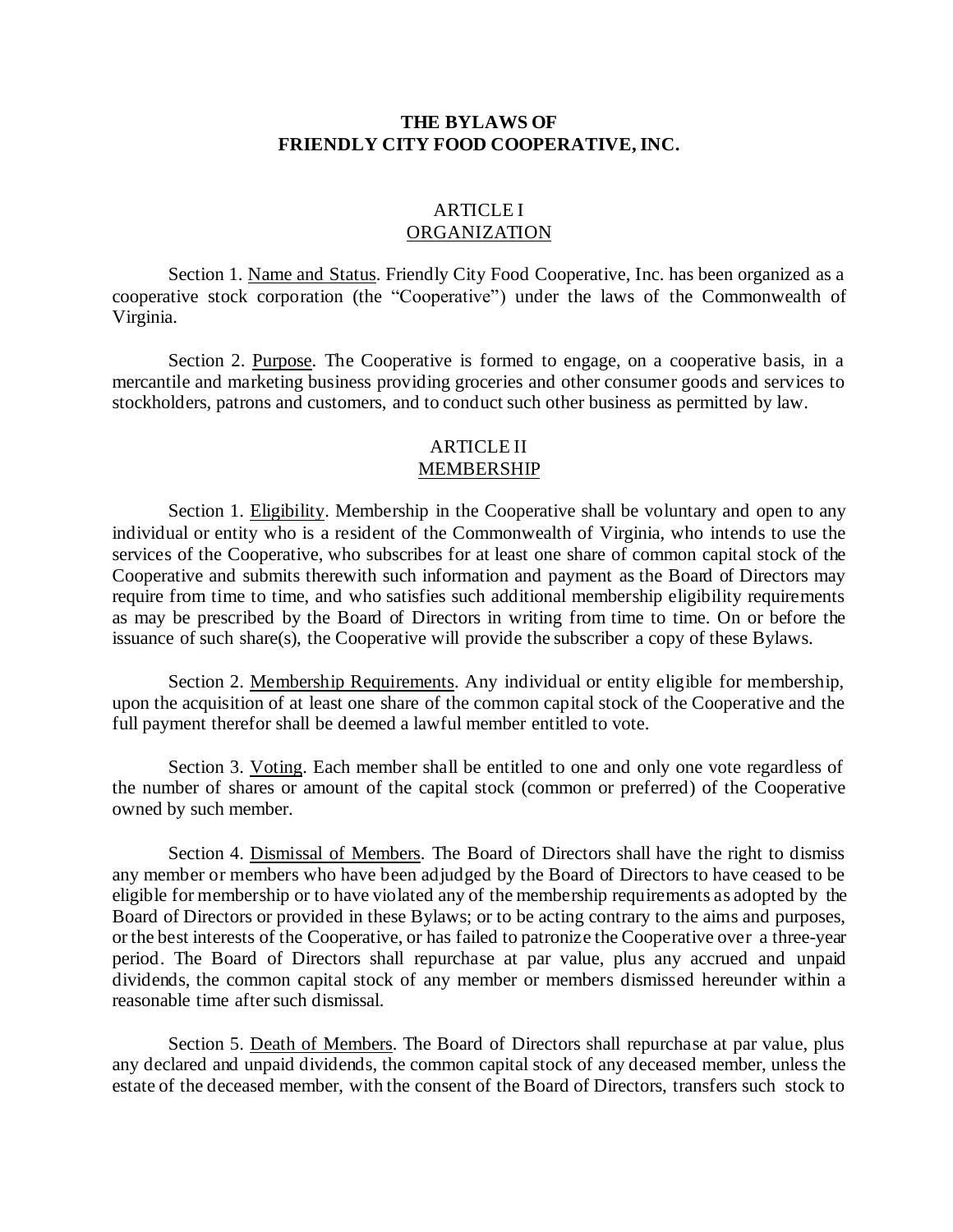a person eligible for membership in the Cooperative as set forth in Section 1 of this Article and in accordance with the requirements of Sections 3 and 4 of Article III below.

Section 6. Dissolution of Members. The Board of Directors shall repurchase at par value, plus any declared and unpaid dividends, the common capital stock of any dissolved entity which is a member, unless the trustees in liquidation of such member, with the consent of the Board of Directors, transfers such stock to a person eligible for membership in the Cooperative as set forth in Section 1 of this Article and in accordance with the requirements of Sections 3 and 4 of Article III below.

Section 7. Roll. A roll of the members and their addresses shall be kept by the Cooperative. Each member shall notify the Cooperative of any change of address within fifteen (15) days of any such change. With regard to any member who fails to give such notice of any change of address, the Board of Directors may withhold payments with respect to such member's stock and notice of any membership meetings until such member's new address can be ascertained.

Section 8. Annual Meetings. The annual meeting of the members of this Cooperative shall be held at such time and place in the Commonwealth of Virginia or in any other state as may be allowed by law, as the Board of Directors may determine.

Section 9. Special Meetings. Special meetings of the members may be held at any place within the Commonwealth of Virginia or in any other state as may be allowed by law, at any time upon the call of the Board of Directors, or at least twenty percent (20%) of the members of the Cooperative.

Section 10. Notice of Meetings. Written or printed notice of all meetings of the members, annual or special, setting forth the time and place together with a statement of purposes thereof and containing any other information that may be required by law, shall be mailed to each member eligible to vote at the member's address as the same appears on the records of the Cooperative within such time periods as prescribed by law but in no event later than ten (10) days prior to the date of the meeting. While not binding on the Cooperative, the Cooperative will seek to give at least four (4) weeks' notice of any member meeting. In lieu of notice given in any other manner, any meeting of members, annual or special, may, if the Board of Directors so directs, be held after notice by publication in a newsletter published by or for the Cooperative which substantially all the members of the Cooperative receive, or in a newspaper or newspapers, whose combined circulation is general in the territory in which the Cooperative operates. Notice of any member meeting shall also be posted in a conspicuous location at the Cooperative's principal place of business.

Section 11. Quorum at Meetings for All Members. A quorum at any meeting of the members shall consist of holders of ten percent (10%) of the shares eligible to vote, represented in person, or by proxy.

Section 12. Voting Rights of Members. Voting rights in this Cooperative shall be vested in its common stockholder-members; provided, however, each member shall be entitled to one and only one vote regardless of the number of shares or amount of stock owned by such member.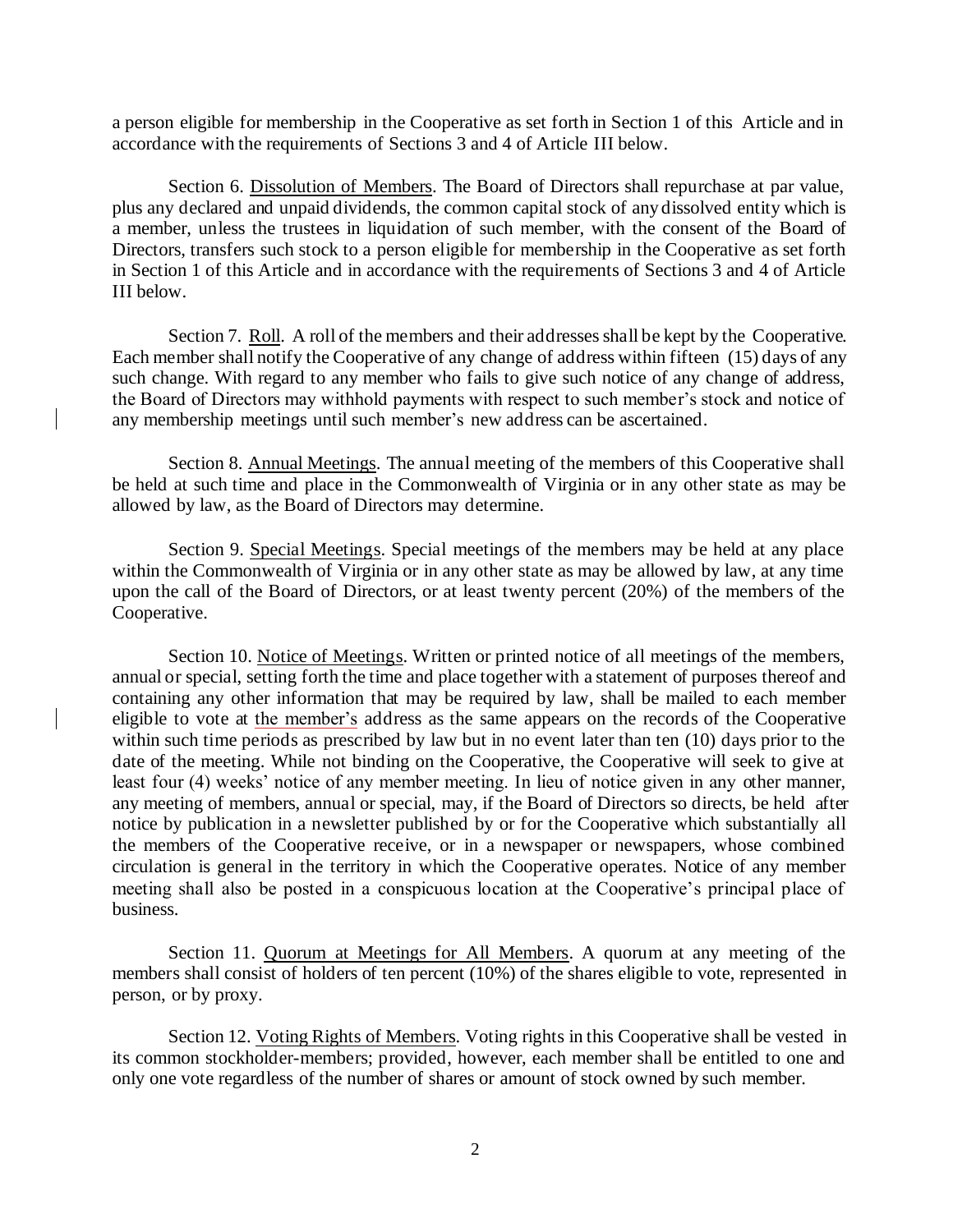Section 13. Electronic Notification and Voting. Wherever these Bylaws refer to notice by mail, such reference shall include electronic notification at such recipient's address as appears on the records of the Cooperative. Wherever these Bylaws refer to member voting by mail, such reference shall include voting by electronic mail.

Section 14. Order of Business. The order of business at the annual meetings and, as far as possible, at all other meetings of the members shall be determined by the Board of Directors.

Section 15. Voting. Any matter coming before a member meeting for vote may, in the discretion of the Board of Directors, be voted on by a member by (i) mail ballot, (ii) written ballot cast in person at the Cooperative's principal place of business (or other designated location) in advance of the meeting, and/or (iii) written proxy, in each case as an alternative to casting one's vote in person at the member meeting. Whether any or all such means of voting are permitted, and, if so, the requirements associated therewith, shall be set forth in the notice of meeting described in Section 10 above.

Section 16. Adjournments. A majority of the votes entitled to be cast at any meeting, represented in person or by proxy, even though less than a quorum, may adjourn the meeting to a fixed time and place. If a meeting of the members is adjourned to a date more than 120 days after the date fixed for the original meeting, notice of the adjourned meeting shall be given as in the case of the original meeting. If a meeting is adjourned for less than 120 days, no notice of the date, time or place of the adjourned meeting or, in the case of a special meeting, the purpose or purposes for which the meeting is called, need be given other than by announcement at the meeting at which the adjournment is taken, prior to such adjournment. If a quorum shall be present at any adjourned meeting, any business may be transacted which might have been transacted if a quorum had been present at the meeting as originally called.

### ARTICLE III CAPITALSTOCK

Section 1. Certificates. Certificates of stock may be issued and shall be signed by either the President, Vice President, Treasurer, or the Secretary or any two officers authorized by the Board of Directors, under the corporate seal, and on the record of each certificate shall be entered the name of the person owning the shares, represented thereby, the number of such shares and the date of issue. Facsimile signatures of such officers and a facsimile of the seal of the Cooperative may be used. The Board of Directors may elect to adopt the provisions of the Virginia Code permitting shares to be issued without certificates. In case of the loss, mutilation or destruction of a share certificate, a duplicate may be issued upon such terms, and bearing such legend, if any, as the Board of Directors may lawfully prescribe.

Section 2. Payment for Stock. Common capital stock may be issued for not less than its par value for cash. Common capital stock shall be issued to and held by only such persons as are eligible for membership in the Cooperative. Except as may be limited by the Articles of Incorporation, preferred capital stock may be issued for not less than its par value for cash, or in exchange for real, personal or other property at valuations determined by the Board of Directors, and may be issued and held by any person or entity.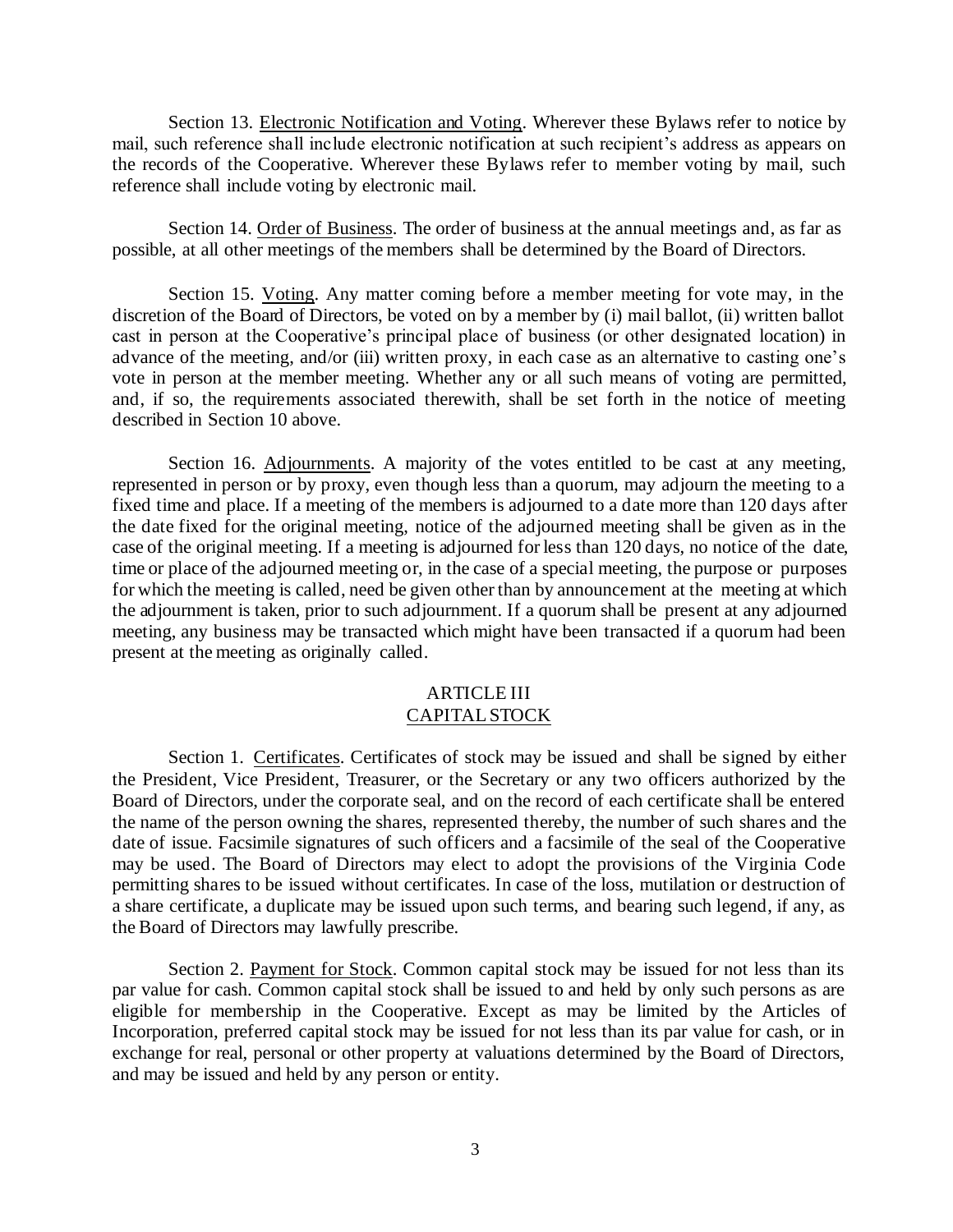#### Section 3. Repurchase of Capital Stock.

(a) A stockholder who desires to sell or otherwise transfer the stockholder's common or preferred capital stock may transfer such stock only to the Cooperative or to a person or persons designated or approved by the Board of Directors of the Cooperative in its sole discretion, in either case at its par value plus declared and unpaid dividends, if any. This restriction on the transfer of common and preferred capital stock shall be printed upon every common stock certificate, or in the disclosure statement issued in lieu of a certificate.

(b) In the event of any repurchase of common or preferred capital stock by the Cooperative for any reason, the Cooperative shall have the right to apply any sum or sums of money for which the stockholder may be indebted to the Cooperative on the payment therefor.

Section 4. Transfers. Transfers of shares shall be made only on the records of the Cooperative by the holder in person or under power of attorney duly executed, witnessed and filed with the Cooperative, and upon surrender of any outstanding certificates of such shares. Transfers will be made only when the stockholder's indebtedness to the Cooperative is not delinquent.

Section 5. Dividends. Subject to the provisions of the Cooperative's Articles of Incorporation, the Board of Directors may declare dividends on the Cooperative's capital stock not to exceed eight percent (8%) per annum of the par value of such shares.

#### ARTICLE IV DIRECTORS

Section 1. Powers. The business and affairs of the Cooperative shall be managed under the direction of a Board of Directors of not less than five (5) nor more than nine (9) members, which Board shall exercise all of the powers of the Cooperative except such as are by law, the Articles of Incorporation, or these Bylaws, conferred upon or reserved to the members.

Section 2. Election and Tenure of Office. Directors shall serve a term of three (3) years and shall serve staggered terms so that approximately one-third (1/3<sup>rd</sup>) of the Board is elected at each annual meeting of the members. No director may serve more than three (3) consecutive terms.

If an election of directors shall not be held on the day designated herein for the annual meeting, or at any adjournment thereof, a Special Meeting of the members shall be held for the purpose of electing directors within a reasonable time thereafter.

The Board of Directors shall, by resolution, from time to time, determine the number of directors to serve on the Board. No decrease in the number of directors by amendment to these Bylaws shall shorten the term of any incumbent director.

Section 3. Eligibility. Only members of the Cooperative shall be eligible to serve on the Board of Directors of the Cooperative. No employee of the Cooperative may serve on the Board of Directors. Former employees of the Cooperative are eligible to serve on the Board after one year has elapsed from the termination date of their employment with the Cooperative.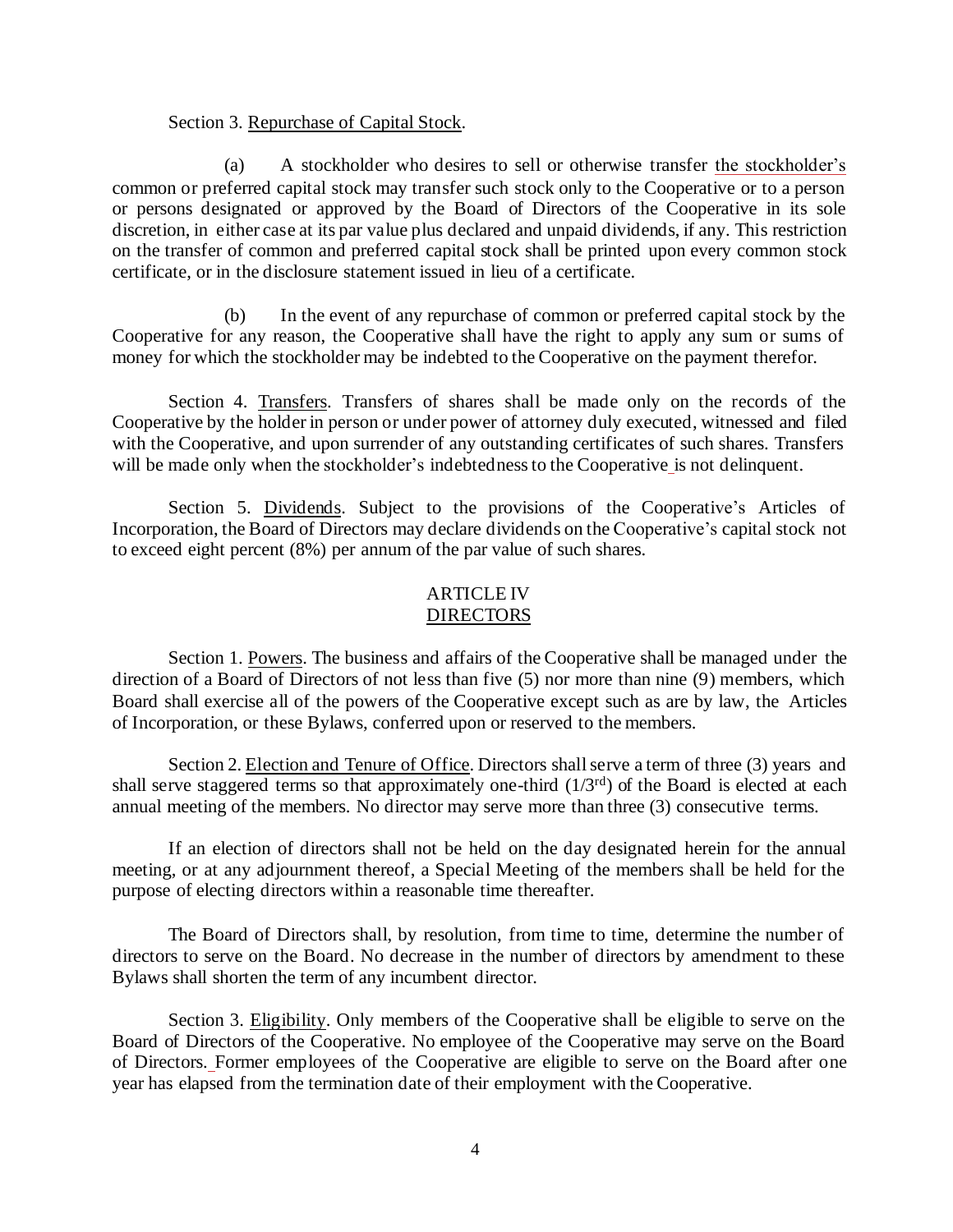Section 4. Vacancies. Any vacancy, other than from the expiration of a term of office, in the office of elected director shall be filled by the Board of Directors of the Cooperative. Such successor shall serve until the next meeting of members following the successor's appointment by the Board.

Section 5. Compensation. Subject to applicable law and amendments thereof from time to time, compensation and expense reimbursement policies in respect to directorsshall be established periodically by the Board of Directors.

Section 6. Meetings. The Board shall hold regular meetings at such time and place as determined by the Board of Directors, and shall hold special meetings at such time and place as specified in, and upon the call and written notice of, of the President, General Manager, or a majority of the directors. At least ten (10) days' notice shall be given to each director at the director's address as it appears on the books and records of the Cooperative. Notice of any Board meeting shall also be posted in a conspicuous location at the Cooperative's principal place of business.

A director's attendance at or participation in a meeting waives any required notice to the director of the meeting unless the director, at the beginning of the meeting or promptly upon the director's arrival, objects to holding the meeting or transacting business at the meeting and does not thereafter vote for or assent to the action taken at the meeting.

Members shall be welcome to attend the public session of any Board of Directors' meeting. The Board of Directors may adjourn into executive session with respect to matters that should, in the Board'ssole discretion, be treated confidentially, which matters may include, withoutlimitation, personnel matters, contract negotiations, and strategic and business planning.

Section 7. Waiver of Notice. Notice of any meeting may be waived before or after the date and time of the meeting in a writing signed by the director entitled to notice and delivered to the Secretary of the Cooperative for inclusion in the minutes of the meeting or filing with the corporate records.

Section 8. Action Without Meeting. Any action required or permitted by law to be taken at a meeting of the Board of Directors may be taken without a meeting if the action is taken by all of the members of the Board of Directors. The action shall be evidenced by one or more written consents stating the action taken, signed by each director either before or after the action taken, and included in the minutes or filed with the corporate records reflecting the action taken.

Section 9. Conduct of Meetings. The President shall act as chairman of and preside over meetings of the Board of Directors. If the President is not present, the Vice President shall preside. The Secretary shall act as secretary of such meetings. If no such officer is present, the chairman shall appoint a secretary of the meeting.

Section 10. Procedure at Meetings. The procedure at meetings of the Board of Directors shall be determined by the chairman, and (subject to the provisions of Section 18 of this Article) the vote on all matters before any meeting shall be taken in such manner as the chairman may prescribe.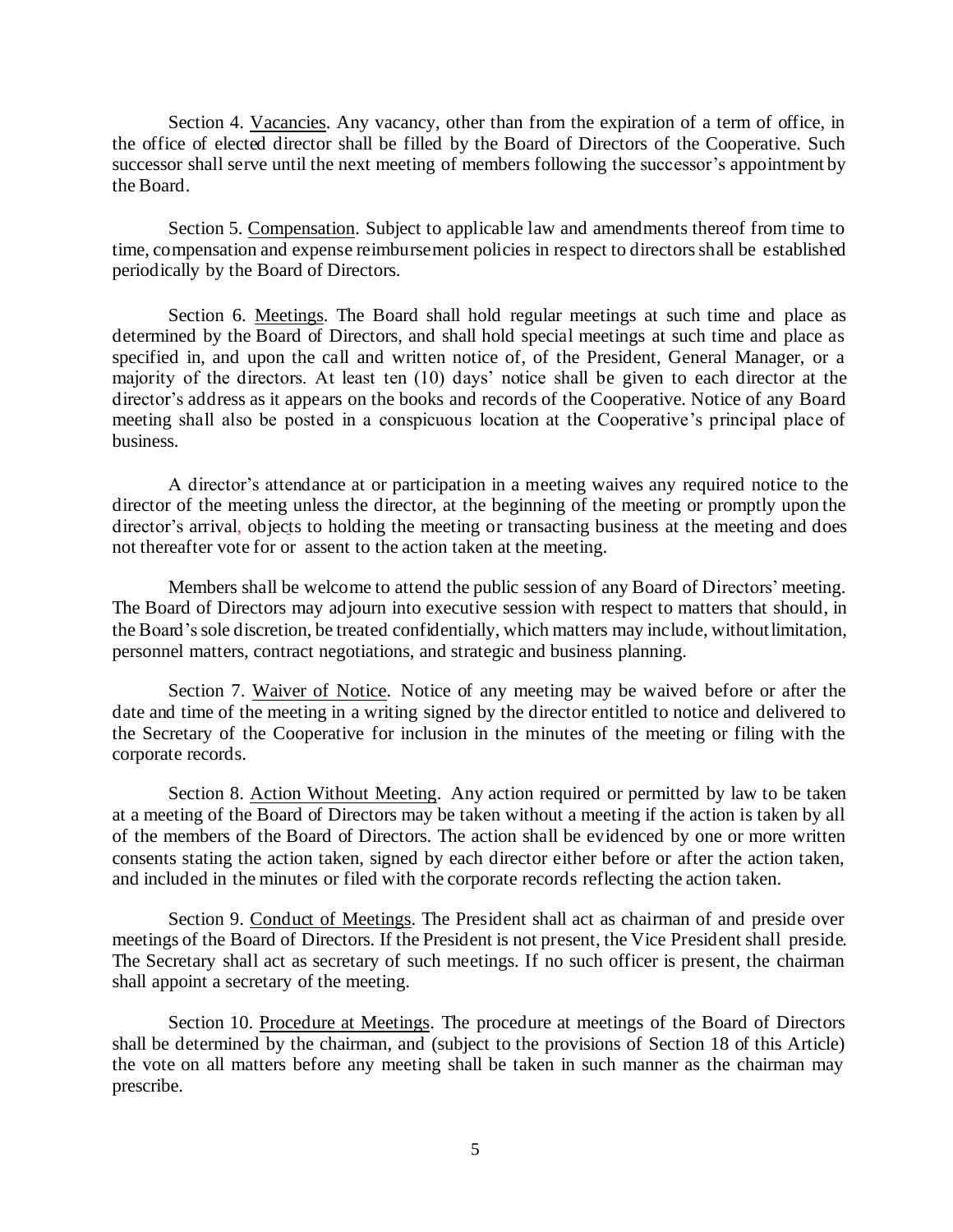Section 11. Participation by Conference Telephone. The Board of Directors may permit any or all directors to participate in a meeting of the directors by, or conduct the meeting through the use of, conference telephone or any other means of communication by which all directors participating may simultaneously hear each other during the meeting. A director participating in ameeting by such means shall be deemed to be present in person at the meeting. When a meeting isso conducted, a written record shall be made of the action taken at such meeting.

Section 12. Resignation. A director may resign at any time by delivering written notice to the Board of Directors, the President or the Secretary. A resignation shall be effective when delivered, unless the notice specifies a later effective date.

Section 13. Removal. At a meeting of members called and noticed expressly for that purpose any director may be removed, with or without cause, if the number of votes cast to remove the director constitutes a majority of the votes entitled to be cast at an election of directors.

Section 14. Quorum. A majority of the number of directors in office immediately before the meeting begins shall constitute a quorum at any meeting. The affirmative vote of the majority of the directors present at a meeting at which a quorum is present shall be the act of the Board of Directors.

Section 15. Conflicts of Interest. No transaction with the Cooperative in which a director has a direct or indirect personal interest shall be void or voidable solely because of the director's interest in the transaction if: (i) the material facts of the transaction and the director's interest are disclosed or known to the Board of Directors or a committee of the Board of Directors, and the transaction is authorized, approved or ratified by the affirmative vote of a majority of the directors on the Board of Directors, or on the committee, who have no direct or indirect personal interest in the transaction; provided, however, that a transaction shall not be authorized, approved or ratified by a single director; or (ii) the material facts of the transaction and the director's interest are disclosed to the shareholders entitled to vote, and the transaction is authorized, approved or ratified by the vote of a majority of the shares other than shares owned by or voted under the control of a director who has a direct or indirect interest in the transaction; or (iii) the transaction is fair to the Cooperative.

Section 16. Board Committees. The Board may appoint special or standing committees of the Board to advise the Board or to exercise such authority as the Board shall designate and as permitted by law.

### ARTICLE V OFFICERS AND AGENTS

Section 1. Election of Officers. The officers of the Cooperative shall be a President, General Manager, Vice-President, Secretary, Treasurer, and such other officers as may from time to time be elected or appointed by the Board of Directors, all of whom shall be elected for one- year terms unless otherwise specified by the Board, and shall hold office until their successors are elected and qualified. The President shall be elected by the Board of Directors from their own number. The General Manager, Vice-President, Secretary and Treasurer and other officers as may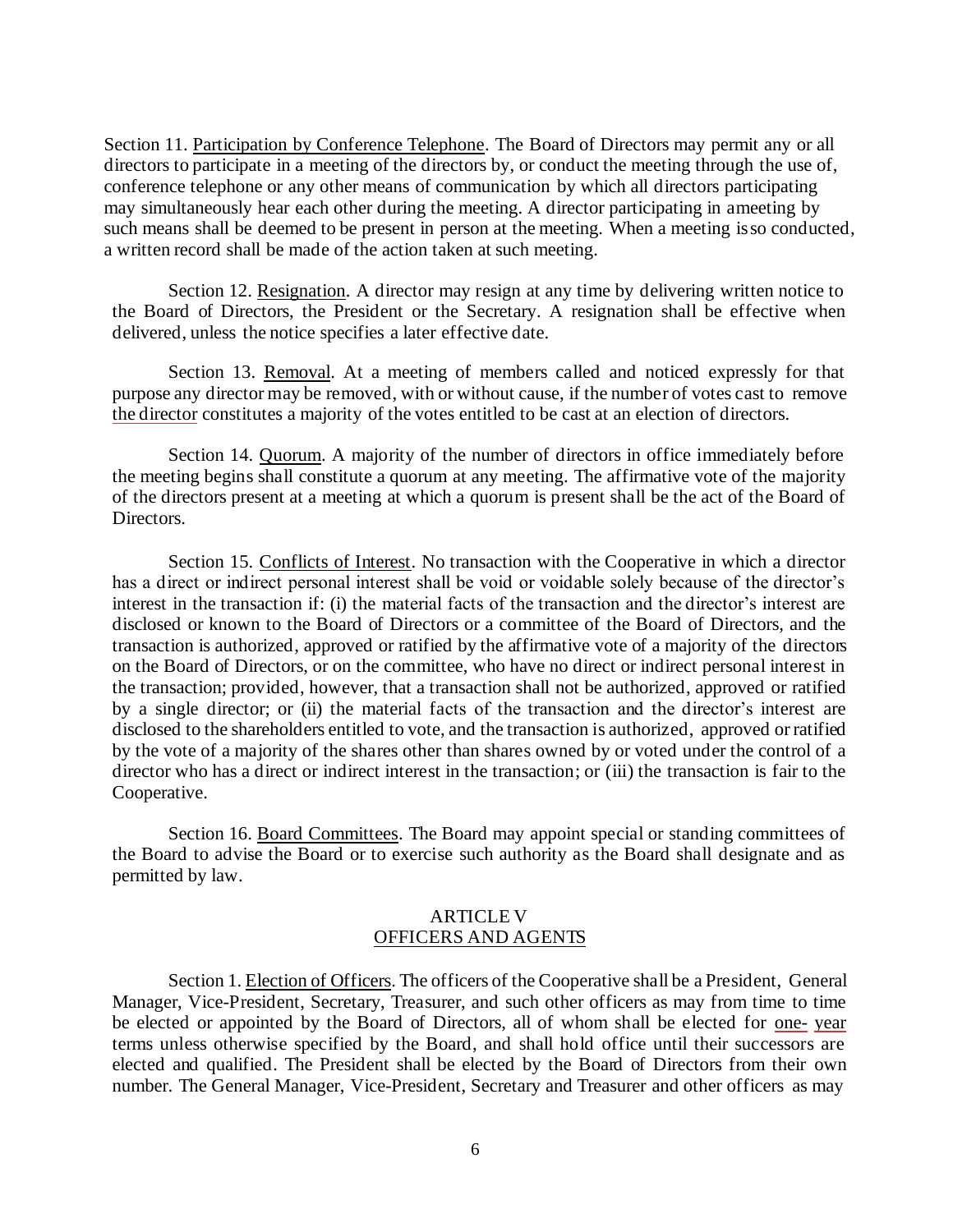be elected or appointed shall be elected or appointed by the Board of Directors, but need not be directors or members of the Cooperative.

Section 2. President. The President shall preside at all meetings, shall be the chief spokesperson to members and the public and, in that capacity, promote the Cooperative, shall sign all certificates of stock and may sign and countersign all contracts and other instruments of the Cooperative, shall make reports to the Board of Directors and members, and shall perform all such other duties as are incident to this office or are properly required of this officer by the Board of Directors.

Section 3. General Manager. The General Manager shall carry out the policies of the Cooperative established from time to time by the Board of Directors and shall be in charge of its operations, including all purchasing, marketing, distribution, and service activities required to effectuate the Cooperative's purposes as outlined in its Articles of Incorporation and the policies of the Board of Directors enacted in furtherance thereof. The General Manager shall have authority to sign checks, drafts, notes, and all other orders for the payment of money and to sign the corporate name to all deeds, contracts, leases, and other documents of every nature and description.

Section 4. Subordinate Agents and Employees. Subject to the policies established by the Board of Directors, the General Manager shall have the authority to employ, fix the compensation of,supervise, and terminate the employment of all agents and employees of the Cooperative. If the General Manager deems it to be in the best interests of the Cooperative, such officers may, from time to time, confer upon such subordinate agents of the Cooperative such operational titles and designations as the General Manager may determine.

Section 5. Vice-President. The Vice-President shall perform the duties of the President in the President's absence or disability, and shall, as requested, assist the President in the performance of the President's duties.

Section 6. Secretary. The Secretary shall keep the minutes of the meetings of the Board of Directors, and the annual and special meetings of all the members, shall have charge of the seal and corporate books, shall sign with the President such instruments as require such signature and may sign certificates of stock. The Secretary shall make such reports and perform such other duties as are incident to this office or properly required of the Secretary by the Board of Directors or the President. The Secretary may delegate the performance of any of the Secretary's duties to one (1) or more Assistant Secretaries.

Section 7. Treasurer. The Treasurer shall have the custody of all the funds and securities of the Cooperative, and shall deposit the same in the name of the Cooperative in such bank or banks as the directors may select. The Treasurer shall have authority to sign all checks, drafts, notes, and ordersfor the payment of money and to sign the corporate name to deeds, contracts, and leases and other documents of every nature and description. The Treasurer shall at all reasonable times exhibit the Cooperative's books and accounts to any director upon application at the office of the Cooperative during business hours. The Treasurer shall give bond with sufficient surety in such amounts as the Board of Directors may require, the premium for which shall be paid by the Cooperative.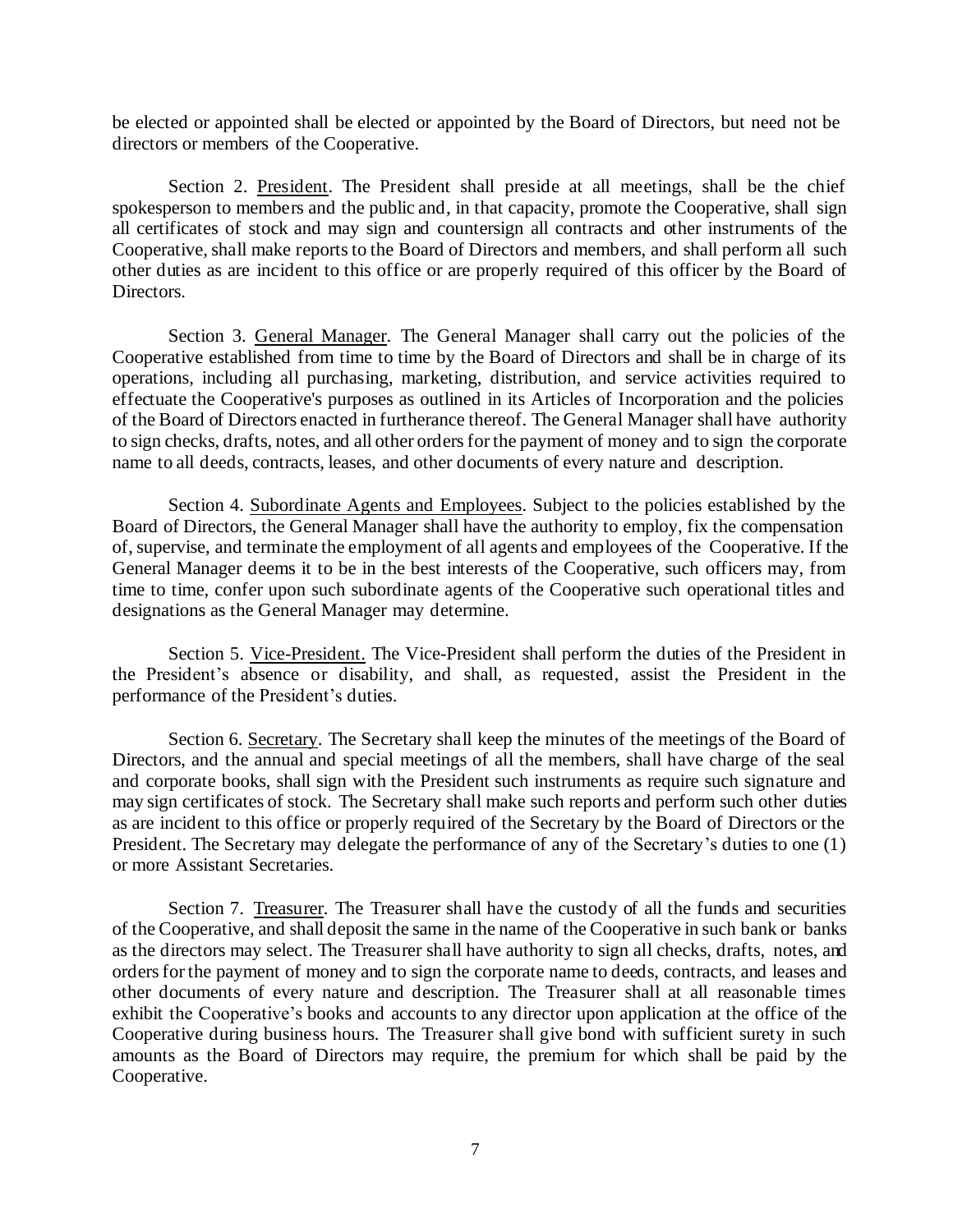Section 8. Removal. Any officer may be removed at any time by the Board of Directors.

Section 9. Resignation. An officer may resign at any time by delivering written notice to the Board of Directors, the President or the Secretary. A resignation shall be effective when delivered unless the notice specifies a later effective date.

Section 10. Delegation of Power. In the event of and during the absence, disqualification or inability to act of any officer other than the President, such other officers or employees as may be designated by the Board of Directors or by the President shall have the authority and perform the duties of such officer.

Section 11. Execution of Instruments. Checks, drafts, notes and orders for the payment of money shall be signed by such officer or officers or such other individual or individuals as the Board of Directors may from time to time authorize, and any endorsement of such paper in the ordinary course of business shall be similarly made, except that any officer or assistant officer of the Cooperative may endorse checks, drafts or notes for collection or deposit to the credits of the Cooperative. The signature of any such officer or other individual may be a facsimile when authorized by the Board of Directors.

# ARTICLE VI EARNINGS ALLOCATION ON A COOPERATIVE BASIS

Section 1. Definitions. For purposes of these Bylaws, the following terms are defined as follows:

(a) "Cooperative Basis" means the allocation of Cooperative earnings in proportion to the value in monetary terms of business done by a Patron with the Cooperative. While the Cooperative may conduct business with nonmembers on a Cooperative Basis or on another basis, it is anticipated that the Cooperative will only do business on a Cooperative Basis with its members.

(b) "Cooperative Business" means the providing of groceries and other consumer goods and services to the Cooperative's Patrons on a nonprofit basis.

(c) "Patron" is a person or entity who does business with the Cooperative on a Cooperative Basis. Because the Cooperative intends to do business on a Cooperative Basis only with its members, it is anticipated that only members will be Patrons.

(d) "Patronage Equity" is the non-cash portion of a Patronage Refund that is reflected in a written notice of allocation as defined in Internal Revenue Code Section 1388. The Board of Directors shall have discretion to credit Patronage Equity in either "qualified" or "nonqualified" form as permitted by the Internal Revenue Code and other applicable law. It is anticipated that Patronage Equity will be credited in the form of a "qualified" written notice of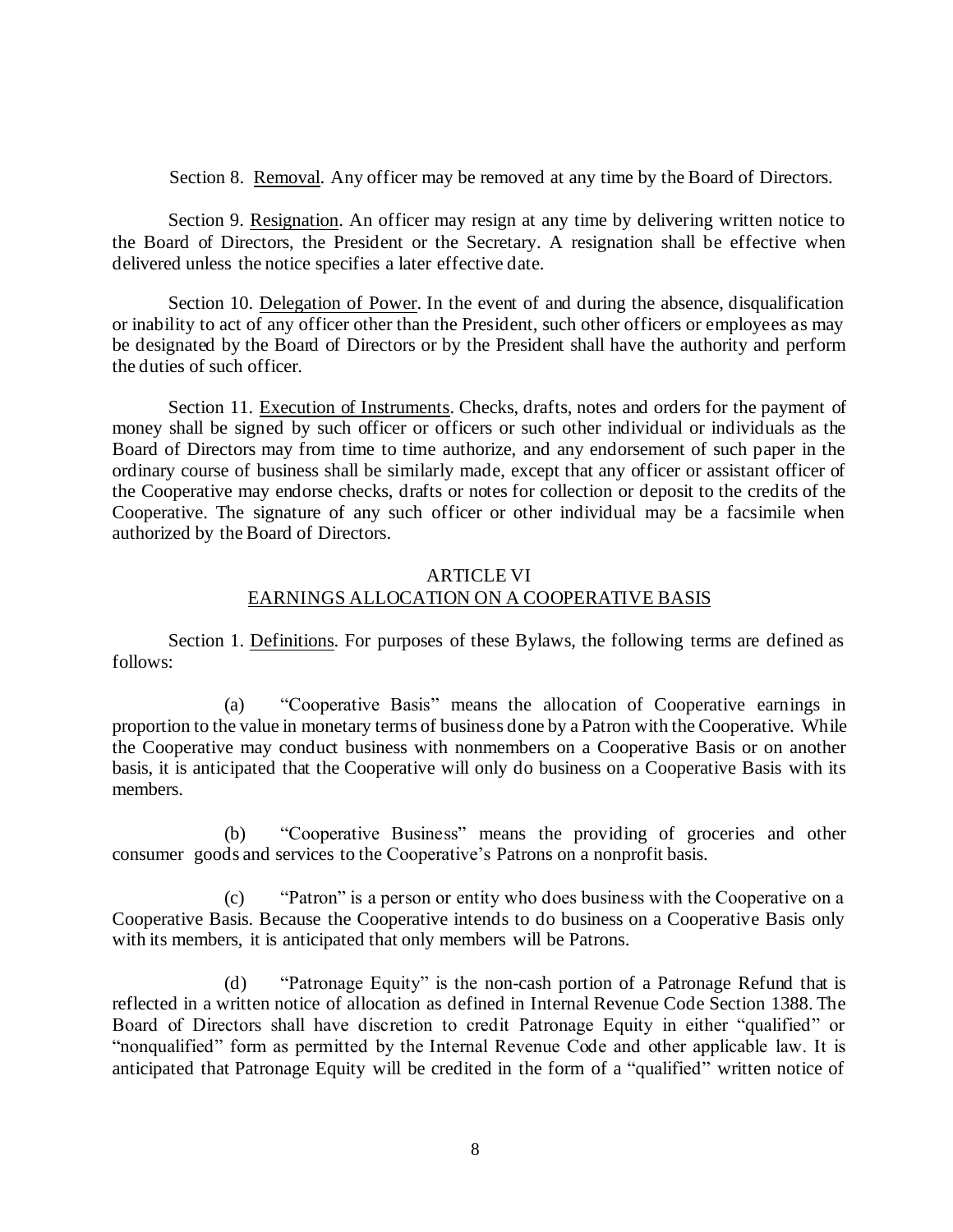allocation as defined by the Internal Revenue Code.

(e) "Patronage Refund" is a Patron's share of the Cooperative's earnings and may be paid in cash or Patronage Equity.

Section 2. Earnings Allocation. The Cooperative shall account annually to all Patrons for all amounts received from Cooperative Business over and above the cost of providing such services, making reasonable additions to reserves and allowing for dividends on stock paid or payable during the year. The allocation of these earnings among Patrons shall be on a Cooperative Basis. The Cooperative is hereby obligated to pay all such amounts allocated to the Patronsin cash or by credits to each Patron's Patronage Equity.

Section 3. Records and Documentation. The books and records of the Cooperative shall be set up and kept in such a manner that at the end of each fiscal year, changes in each member's Patronage Equity are clearly reflected and credited. The Cooperative shall, within 8 -1/2 months after the close of each fiscal year, notify each Patron of any changes to the Patron's Patronage Equity.

## ARTICLE VII EQUITY REDEMPTION

Section 1. Regular Redemption, Revolving Fund. If at any time the Board of Directors determines that the financial condition of the Cooperative will not be impaired thereby, Patronage Equity may be redeemed in full or in part. Any such redemption shall be made in order of priority according to the year in which the Patronage Equity was credited, the Patronage Equity first credited by the Cooperative being the first redeemed.

Section 2. Discretionary Special Redemptions. Notwithstanding any other provision of these Bylaws, the Board of Directors, in its absolute discretion, shall have the power to retire any Patronage Equity credited to a Patron on such terms and conditions as may be agreed upon by the parties in any instance in which the interests of the Cooperative and its members are deemed to be furthered thereby and funds are determined by the Board of Directors to be available for such purposes.

Section 3. Redemption on Death. The Cooperative shall give priority to redeem Patronage Equity held by deceased persons for the settlement of their estate. The time and method of such redemption shall be determined solely by the Board of Directors, dependent upon the financial condition of the Cooperative. In the case of a corporation or partnership holder of Patronage Equity, such corporation or partnership shall be considered eligible for priority treatment to the same extent as the individual stockholders of such corporation or partners of the partnership would have qualified if each individual stockholder or partner were an individual Patron of the Cooperative. Any redemption shall be made to the corporation or partnership and not to the individual stockholder or partner thereof. Each corporation or partnership shall report to the Cooperative the percentage of ownership interest in the corporation or partnership of each of its stockholders or partners. Failure to report accurately the percentage of individual ownership interest shall disqualify any allocations made to the corporation or partnership by the Cooperative from redemption priority. The amount of any redemption underthis Section 3 related to a corporate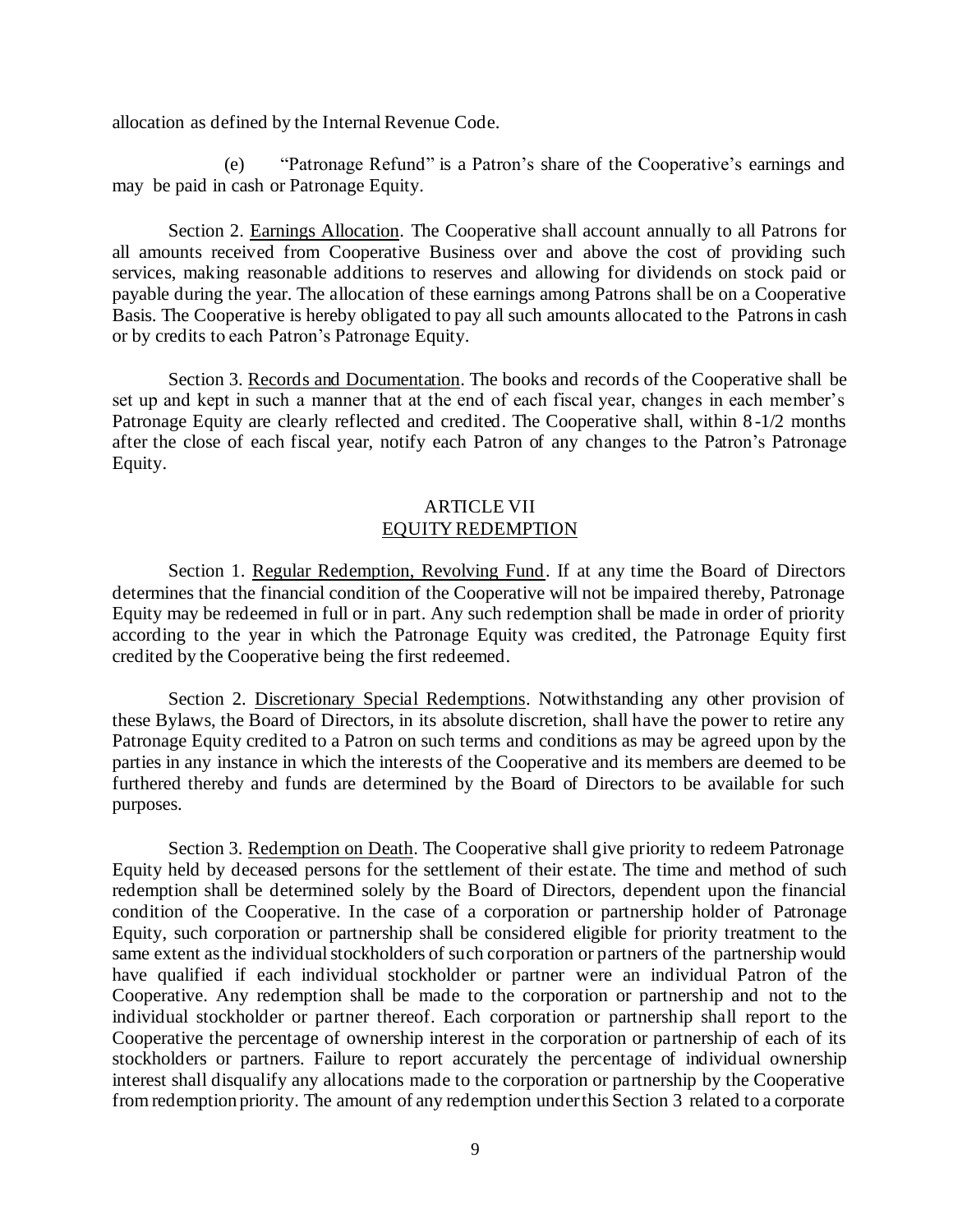or partnership Patron shall be determined by the percentage of ownership interest as reported by the corporation or partnership.

### ARTICLE VIII CONSENT

Section 1. Members' Consent. Each person who hereafter applies for and is accepted to membership in the Cooperative, and each member of the Cooperative on the effective date of these Bylaws who continues as a member after such date, shall, by such act alone, consent that the amount of any distributions which are made in the form of qualified Patronage Equity, and which are received by the member from the Cooperative, will be taken into account by the memberat their stated dollar amounts in the manner provided in Internal Revenue Code Section 1385(a) in the taxable year in which such qualified Patronage Equity is received by the member.

Section 2. Nonmembers' Consent. If the Cooperative elects to do business on a Cooperative Basis with nonmembers, the Cooperative shall obtain a written consent agreement or use a qualified check as contemplated by Internal Revenue Code Section  $1388(c)(2)(A)$  or (C) with respect to any distributions which are made to a nonmember Patron in the form of qualified Patronage Equity.

### ARTICLE IX NONPATRONAGE INCOME

The nonpatronage income of the Cooperative shall be its gross receipts derived from all sources other than Cooperative Business, less all expenses properly attributable to the production of such nonpatronage income and all income taxes payable on such receipts by the Cooperative. Nonpatronage income shall be used in behalf of the Cooperative and its members in accordance with such lawful purposes, including assignment to an unallocated reserve account and allocation in whole or in part to members, as may be determined by the Board of Directors.

## ARTICLE X LOSSES AND OFFSETRIGHTS

Section 1. Treatment of Cooperative Losses. The Board of Directors shall have complete discretion to determine the handling and ultimate disposition of the Cooperative's losses and the form, priority and manner in which such losses or portions thereof shall be taken into account, retained, and ultimately recouped. The Board may retain the losses of the Cooperative and subsequently apply the losses to prior years' Patronage Equity at any time in order to recoup and dispose of them by means of offset and cancellation against Patronage Equity, or the Board of Directors may select and use any other method of disposition as the Board of Directors, in its sole discretion, shall from time to time determine.

Section 2. Offset Rights. In the discretion of the Board of Directors, no Patronage Refund or dividend on capital stock shall be paid to any Patron who is indebted to the Cooperative until such debt has been paid. Alternatively, the Patronage Refund or dividend may be offset against such Patron's indebtedness, and the balance, if any, remitted to such Patron. The Cooperative shall be deemed to have a security interest in such Patronage Refund to secure such indebtedness.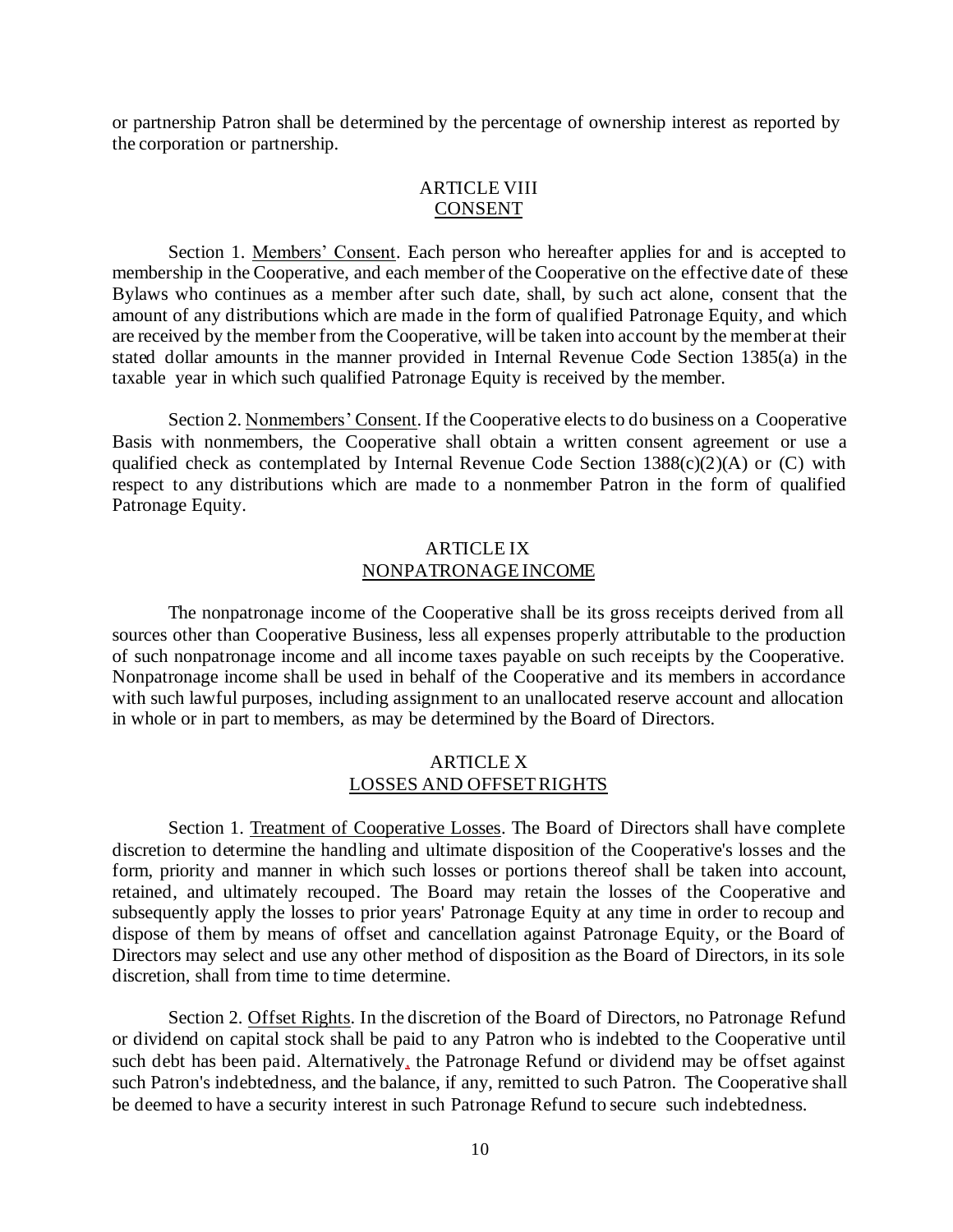### ARTICLE XI DISSOLUTION

In the event of any liquidation or dissolution or winding up (whether voluntary or involuntary) of the Cooperative, then, after the payment of its debts, including all outstanding debentures, and the payment to any holders of preferred stock having a dissolution preference on the assets of the Cooperative and to the extent thereof, the holders of common stock shall be entitled to be paid the par value of such stock, plus declared and unpaid dividends thereon. After said common stock has received its par value, plus declared and unpaid dividends thereon, the balance in or unused portion of Patronage Equity shall be returned to Patrons

# ARTICLE XII MISCELLANEOUS

Section 1. Fiscal Year. The Fiscal Year of the Cooperative shall begin on July 1 of each year and shall end on the 30<sup>th</sup> day of June of the following year.

Section 2. Service Charges. A service charge may be assessed on any checks issued in payment of dividends on capital stock, interest on debentures, redemptions of capital stock, debentures or patronage refund allocations, and patronage refunds paid wholly in cash that are not presented for payment within 120 daysof thedateof issuance (the "stale date"). The service charge will be assessed at the stale date and annually on the anniversary date of the check issuance date. The amount of the service charge will approximate the cost of special handling and maintaining the account on the Cooperative's records. This charge will be determined by and reviewed periodically by management. Mailings other than checks related to patron equities that are returned unclaimed may initiate annual service charge assessments on accounts that are not otherwise being assessed service charges. The Cooperative shall through appropriate means endeavor to communicate with members and patrons to advise them of this Bylaw and the rules and regulations established hereunder.

Section 3. Forfeiture and Insufficient Mailing Addresses. In addition to the service charges provided for in Section 2 above, any check issued as described in Section 2 that is not presented for payment within 120 days of the date of issuance because of the payee's failure to maintain a proper mailing address will result in a cessation of future mailings related to such payee's equity account. On the third anniversary of the check issuance date, if no correct mailing address for the payee has been located or provided, the payee's entire account balance shall be forfeited to the Cooperative. The amounts forfeited will include, but not be limited to, common stock, accumulated dividends on common stock, patronage refund allocations (even if not yet called by the Board for redemption), capital book equities or any similar credit reflected on the records of the Cooperative. These forfeiture rules do not apply to debentures or preferred stock.